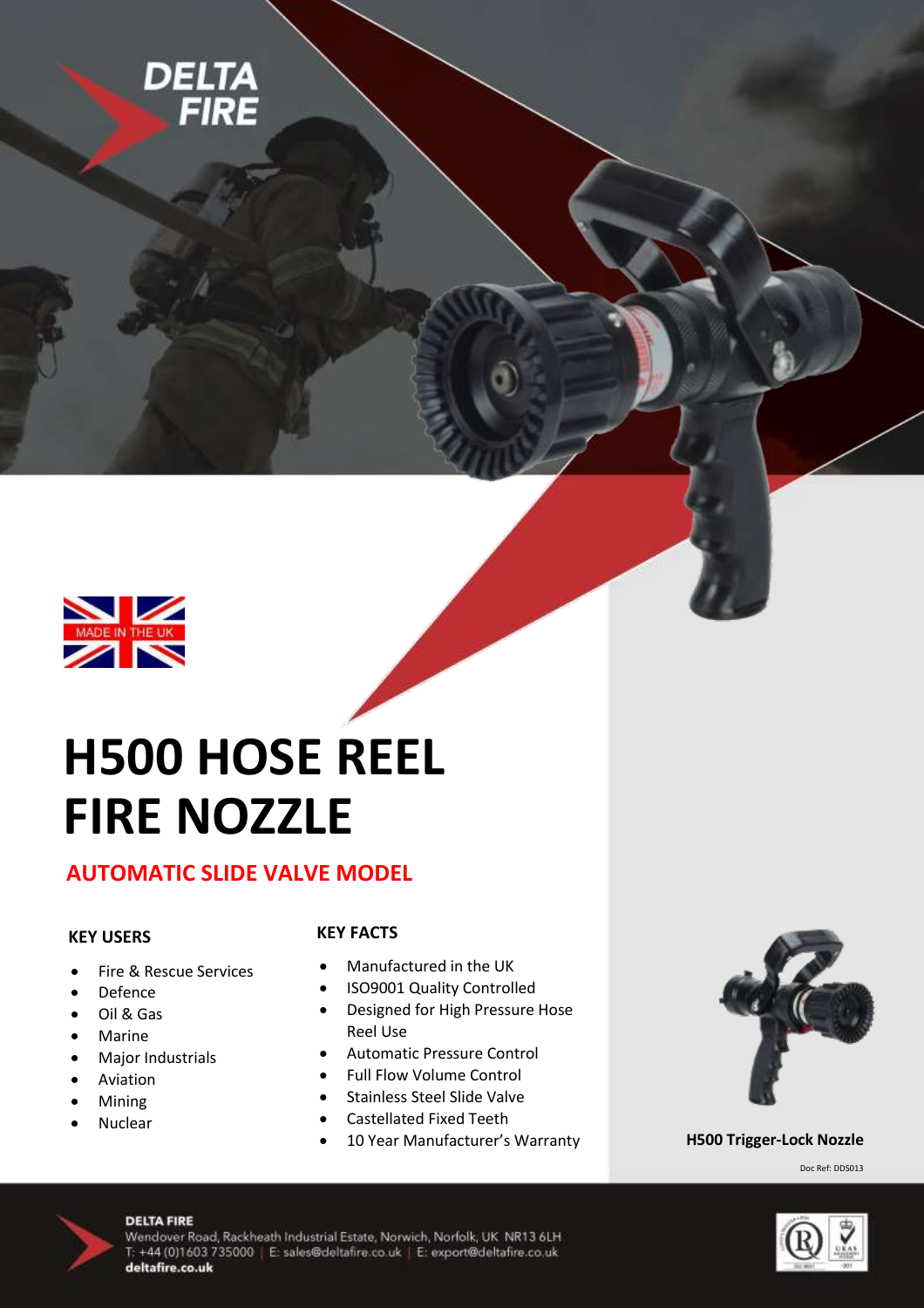## GENERAL DESCRIPTION

The Delta H500 was one of the first nozzles manufactured by Delta more than 25 years ago and is still as relevant today as it was when it was first introduced. Providing a combination of automatic pressure and flow control the H500 is truly effortless when operating with high pressure hose reels. The hydrostatically assisted stainless steel slide valve enables ease of open and shut-off even at 40 bar pressures making it the perfect choice for 'pulsing' techniques when cooling hot gasses. The H500 stabilises varying pressures to give constant tip pressure maximizing water use without the need for constant adjustment.

Manufactured in the UK the H500 is designed to provide exceptional performance from within a compact, lightweight, incredibly durable frame. Combining quality materials and precision engineering ensures the very best in reliability, low maintenance and long-term value for money.

The H500 is an excellent multi-purpose nozzle suited for use across a wide range of firefighting scenarios and is still today the nozzle of choice for many professional Fire & Rescue Services. Fitted as standard with a BSP female threaded inlet the H500 is compatible for use with a wide range of International adaptors.



 The H500 Nozzle has full water stream pattern control, from straight stream to wide spray/fog settings, fully adjustable by simple rotation of the front bumper. An additional 'flush' setting is available by counter-clockwise rotation of the bumper to enable the operator to clear debris that may have entered the nozzle inlet via the water stream.

The Delta H500 is also the most compact and lightest nozzle in its class making it easy to store in Appliance lockers and operationally easy to use. The ergonomically designed pistol grip and control handle are suited for use with firefighting gloves conforming to both the BSEN 659:2003+A1:2008 and BSEN 388:2003 Standards.



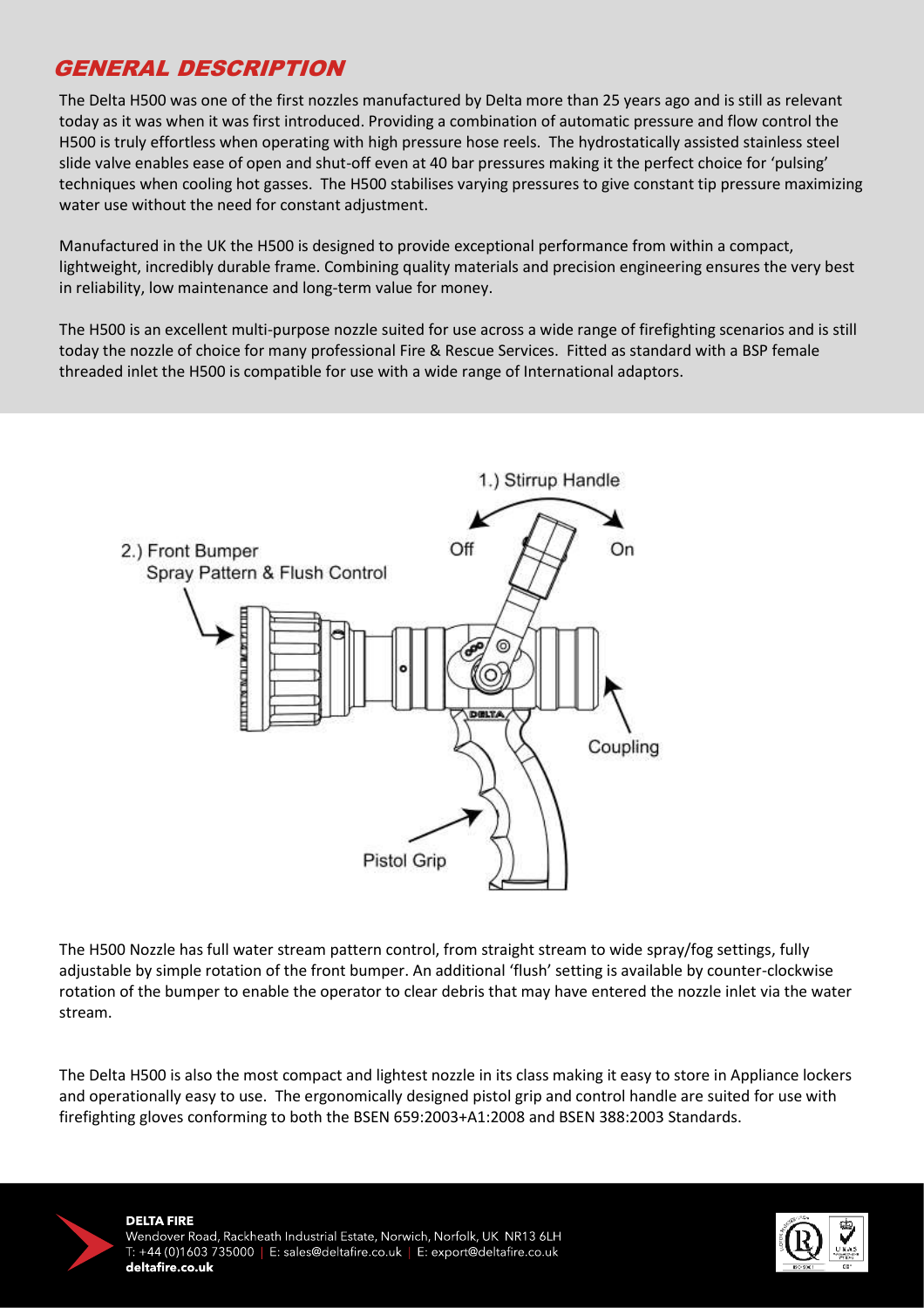## DESIGN FEATURES

The Delta H500 nozzle boast special features designed to maximise performance and ensure the highest possible level of safety for the operator. More than 25 years of ongoing research and development has culminated in a state-of-theart multi-purpose nozzle highly regarded by industry professionals globally.



#### **Automatic Pressure Control**

Utilising a hydraulically assisted stainless steel slide valve the H500 provides the user with smooth, ease of operation at high pressures without the need for constant adjustment caused by varying pressures. Ideally suited for use in compartment fire scenarios where 'flash-over' risk from igniting hot gasses is the main concern the H500 can be rapidly 'pulsed' on and off with virtually no pressure surge or water-hammer effect.

#### **Flow Volume Control**

With the H500 flow control is totally in the hands of the operator. The volume of water required at any moment can be changed instantly to meet changing fire conditions without any significant change in jet length or spray pattern performance. This versatility and ease of operation makes the H500 the perfect choice for multi-purpose use across a wide range of firefighting scenarios.

#### **Flush & Filter**

All Delta nozzles are fitted with a dedicated 'flush' setting to enable the operator to easily dislodge and clear any debris that has entered the nozzle inlet as is common when using dry-riser systems in high-rise buildings. An optional stainless steel mesh filter is also available as a secondary precaution where requested preventing larger debris from entering the nozzles waterway.

#### **Narrow Angle 'Click' Spray Setting**

An audible 'click' position selector allows the operator to easily locate the narrow-angle spray setting in 'blind' active fire conditions such as a smoke filled compartment or in low-light conditions. The 'click' facility also ensures the nozzle holds in position during operation reducing the risk of accidental operator error. Precision engineering and quality controlled ISO9001 manufacturing ensures the H500 will provide the user with many years of trouble free service.

The Delta Automatic range is the culmination of state-of-the-art design and computer aided 3D flow engineering.